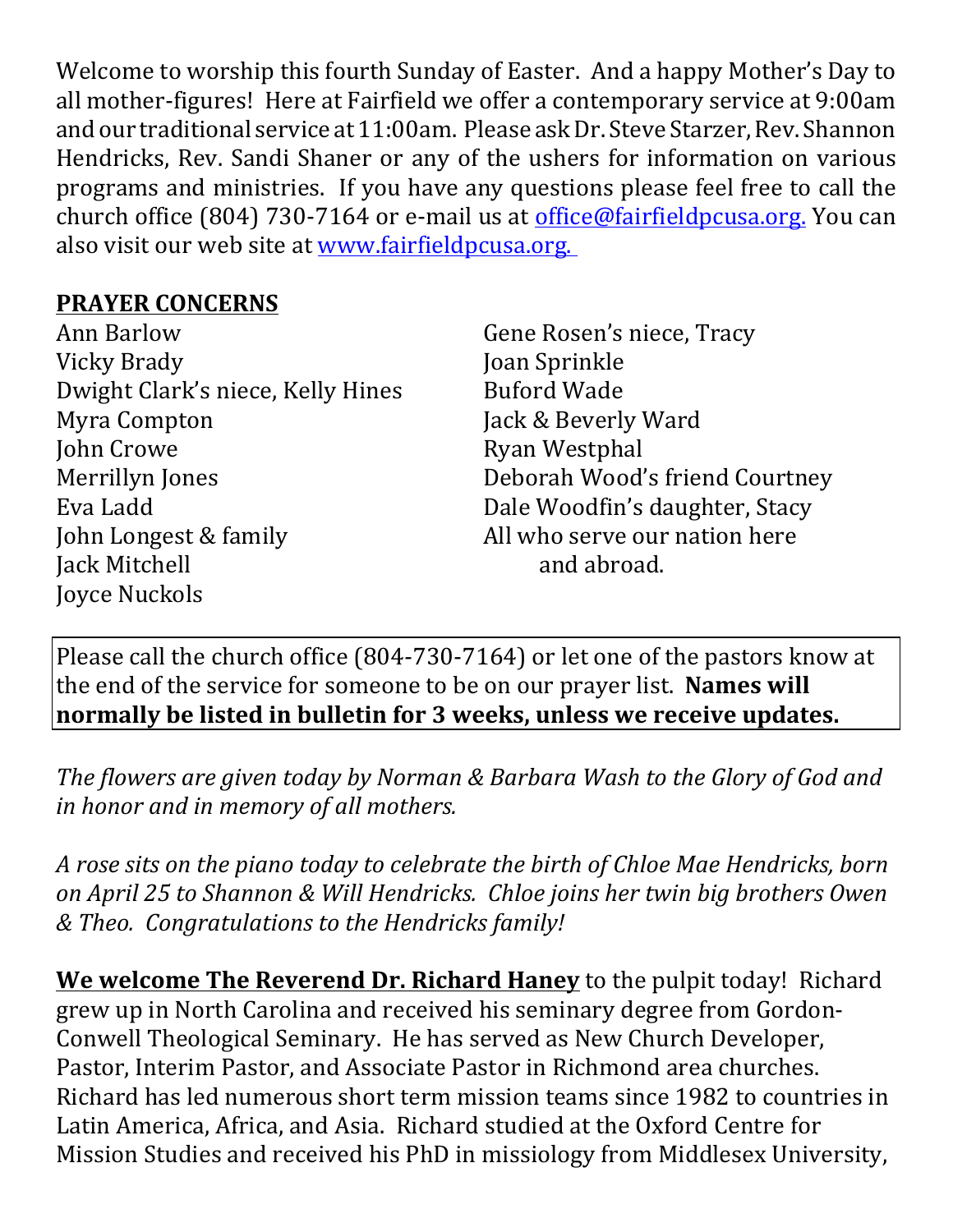London, in 2014. Richard has served since 2014 as Executive Director of Frontier Fellowship, working to mobilize North American churches for frontier mission engagement to bring the Good News to least reached people groups in Asia and Africa. He teaches Doctor of Ministry students as adjunct faculty in Global Christianity at Gordon-Conwell. Richard and Pam live in Chesterfield, Virginia; they have three daughters and 9 grandchildren.

**We also welcome Wyatt & Morgan Wills and family today** as they have their son Alexander baptized during the 11am service. Alexander was born on June 18, 2021 at Henrico Doctors' Hospital. Grandparents are Jerry & Melissa Hughes and great-grandparents are Jim & Barbara Cooper.

## **Nursery Care**

**8:45am Infant/Toddler:** Allison Letourneau & Linda Daugherty **Next week**: Majken Whitaker & Abbey Glass

*The nursery is available for children up to 3 years of age and Sunday School for ages 4 through 5th grade is available in Room #21 (Vine Art Room).*

**Our Prayer Email distribution list** was lost during a company software update. It has been re-created. If you are not receiving our prayer concerns, announcement, etc. by email, please call the church office (730-7164) and be sure to give Donna your email address.

**Women's Circle Meetings this week! The Fellowship Circle** meets Tuesday morning, 10:00am in Room # 20. **The Joyful Readers' Circle** will meet Tuesday evening at 6:30pm in the Heritage Hall for their salad supper. Ladies don't forget to bring suggested book titles for our 2022/2023 year!

**Our Mission Fund Drive** continues through June 5th. A brochure telling how your generous contributions from last year were allocated, is located on the table in the narthex. Please pick one up!

**The Super Singles** will get together **NEXT** Sunday, May 15 and will go to Ginger Red located at 7500 Jackson Arch Drive. Everyone is welcome to join us! We will meet right after the 11:00am service and go to the restaurant. Call Melanie Rubeck (730-5994) if you have any questions about the Super Singles.